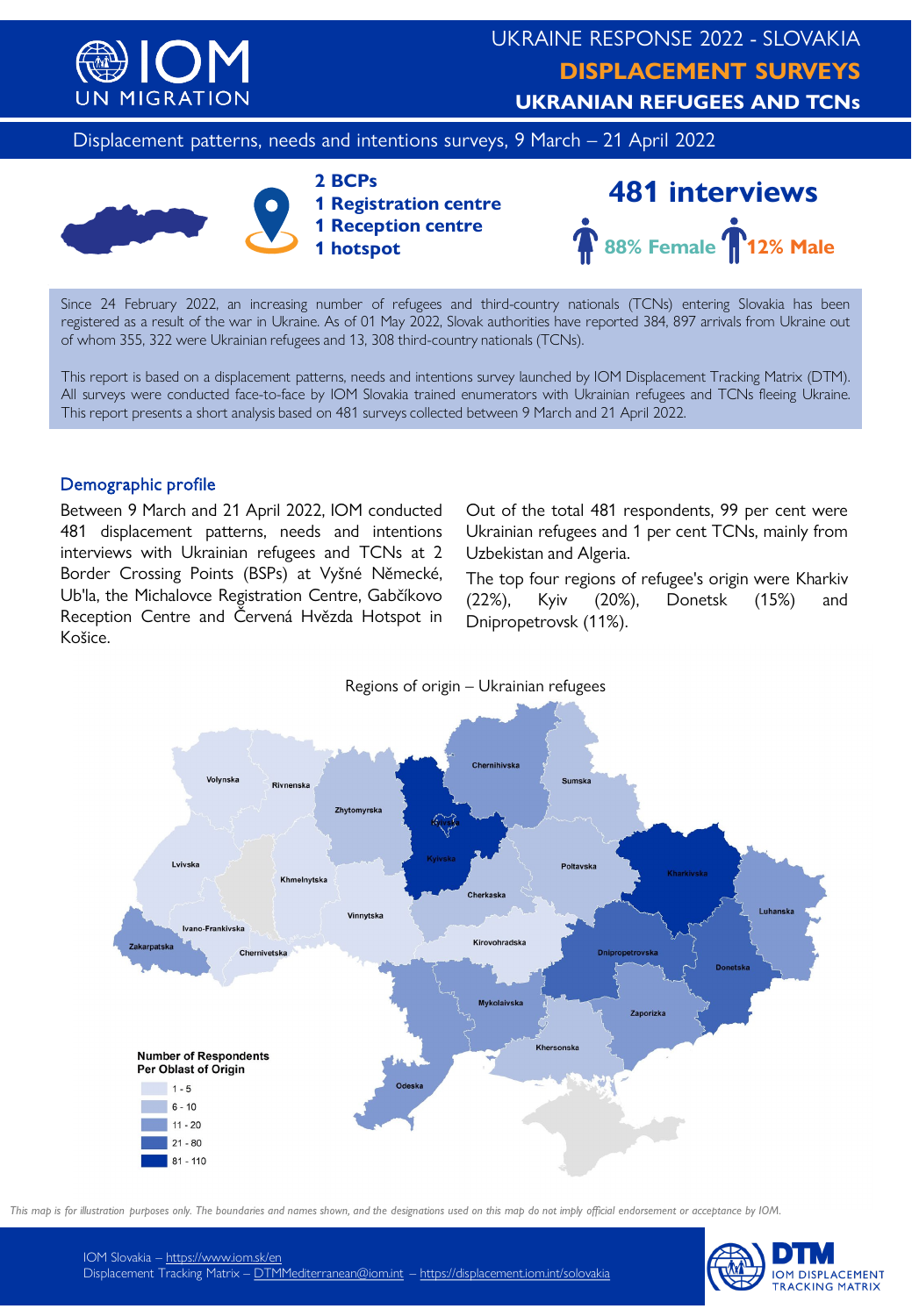

# UKRAINE RESPONSE 2022 – SLOVAKIA **DISPLACEMENT SURVEYS UKRANIAN REFUGEES AND TCNs**

Displacement patterns, needs and intentions surveys, 9 March – 21 April 2022

Women and girls represent the majority of respondents and account for 88 per cent of all refugees in the sample. The average age of women is 41, while it is 43 for men. The breakdown of adult refugees by age cohorts reveals that almost half of the surveyed individuals were women aged 30-49 years (233 women interviewed in total belonging to this age cohort). The largest age cohort is the 40 to 49 years old (122 women and 8 men), followed by the individuals aged 30 to 39 years old (111 women and 16 men).

Elderly women represent 11 per cent of the sample (55 women aged over 60), compared to 3 per cent of elderly men (15 men older than 60 years old).

The respondents also included 18 minors between the age of 15 and 18, among them are 10 girls and 8 boys.

Age distribution of respondents by sex (% of total)



**Female** Male

The majority of the respondents reported travelling in a group (84%), with a small portion travelling alone (16%). The percentage of respondents travelling alone is larger for men (29%) than for women (14%). The average size of the group is four. Most of the people travelling in a group are travelling with one or two more people (54%), with 16 per cent travelling with three additional people, 14 per cent with four people and 15 per cent with five or more people. For the respondents travelling in a group, 86 per cent reported travelling with immediate family, 21 per cent travelling with relatives and 13 per cent travelling with friends or neighbors.

Among the respondents travelling in a group, more than two thirds are travelling with at least one child



in their group, with 14 per cent travelling with elderly and 3 per cent travelling with a person with disability or a serious health condition. Eleven per cent of the people travelling in a group are not travelling with any person belonging to the previous categories.

Among the people travelling with children, 40 per cent are travelling in a group with one child, 32 per cent in a group with two children, 20 per cent in a group with three children and 8 per cent in a group with four or more children.

For the respondents travelling with elderly, 71 per cent are travelling with one person older than 60 years old, 16 per cent with two elderly and 14 per cent with three or more elderly.



**3% at least 1 person with a disability or serious health condition for those travelling in a group**

> **IOM DISPLACEMENT TRACKING MATRIX**

IOM Slovakia – <https://www.iom.sk/en> Displacement Tracking Matrix – [DTMMediterranean@iom.int](mailto:DTMMediterranean@iom.int) – <https://displacement.iom.int/solovakia>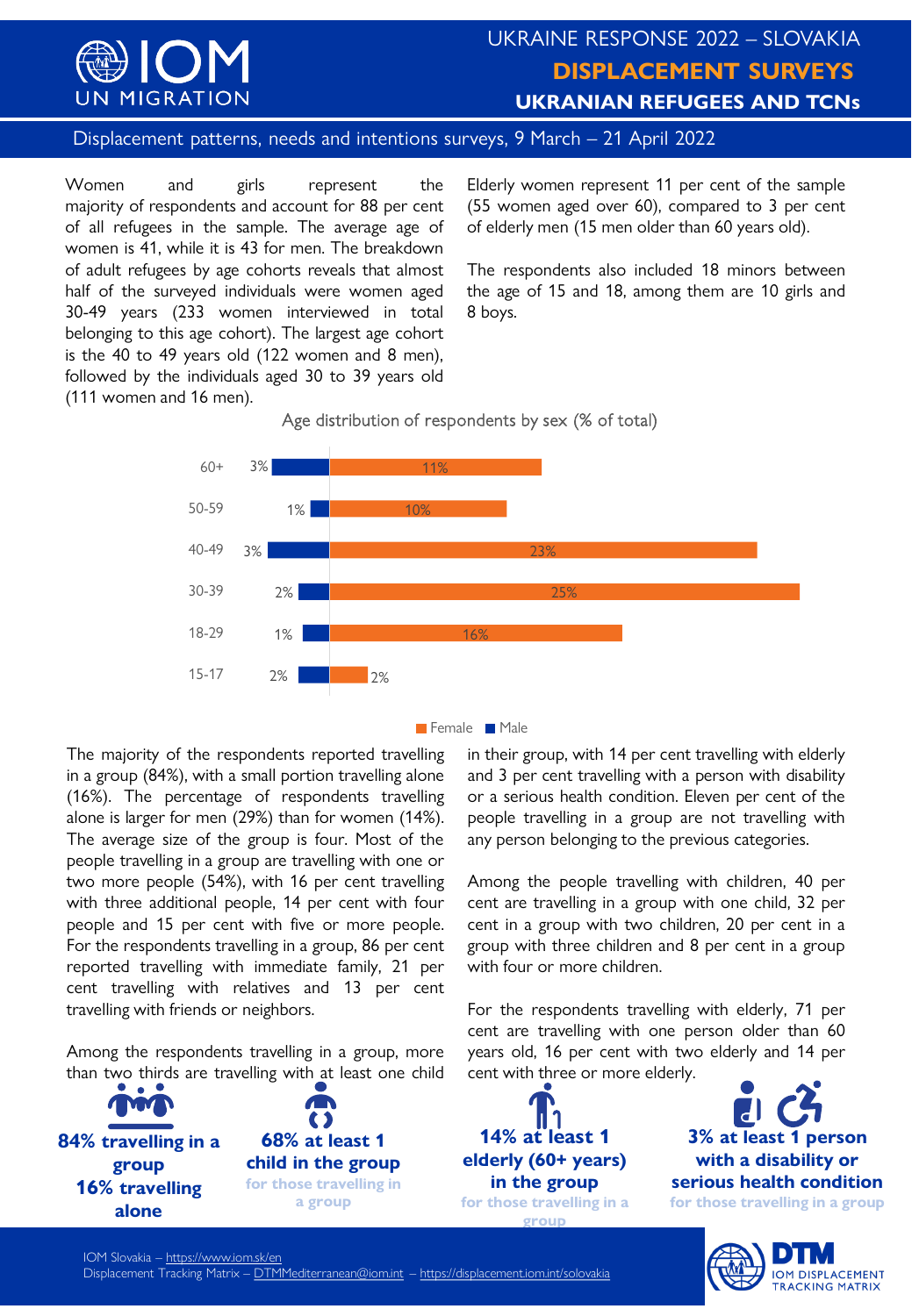

Displacement patterns, needs and intentions surveys, 9 March – 21 April 2022

#### Needs for the people travelling in the same group

For 177 surveyed individuals travelling in a group, additional questions were asked about the needs of the people travelling in their group. For the respondents travelling in the group, the most urgent needs for the people travelling with them are food and transportation, as mentioned by 69 per cent of respondents in both cases. Reportedly, the third most urgent need is financial support mentioned by two thirds of the respondents.

Other very urgent needs reported by about half of the respondents are communication, including information support (mentioned by 50% of the respondents travelling in a group), accommodation (49%), school and education for children (46%) and employment (45%). Other needs, such as documentation, clothes and NFI, help and protection for children, medicines and health services, personal safety and security have all been reported by about a third of respondents.



Top 10 needs of people in the group

### Needs for the people travelling in the same group

The most urgent needs were also recorded for families. For respondents traveling with family the most urgent needs are food and information support (both 66%). The third most urgent need is transportation, stated by just under two thirds of the respondents (64%).

Other pressing needs reported by over half of respondents are accommodation (63%), financial support (63%) and clothes and NFIs (61%).

Documentation and legal services, employment, and personal safety and security were reported by around 60 per cent of respondents. Health services, psychological counseling and support to return home was mentioned by 58 per cent of respondents respectively. Finally, education and protection for children were reported by just over half of respondents as an urgent concern (54% and 53%, respectively)



Top 10 urgent needs for families

**IOM DISPLACEMENT TRACKING MATRIX** 

IOM Slovakia – <https://www.iom.sk/en>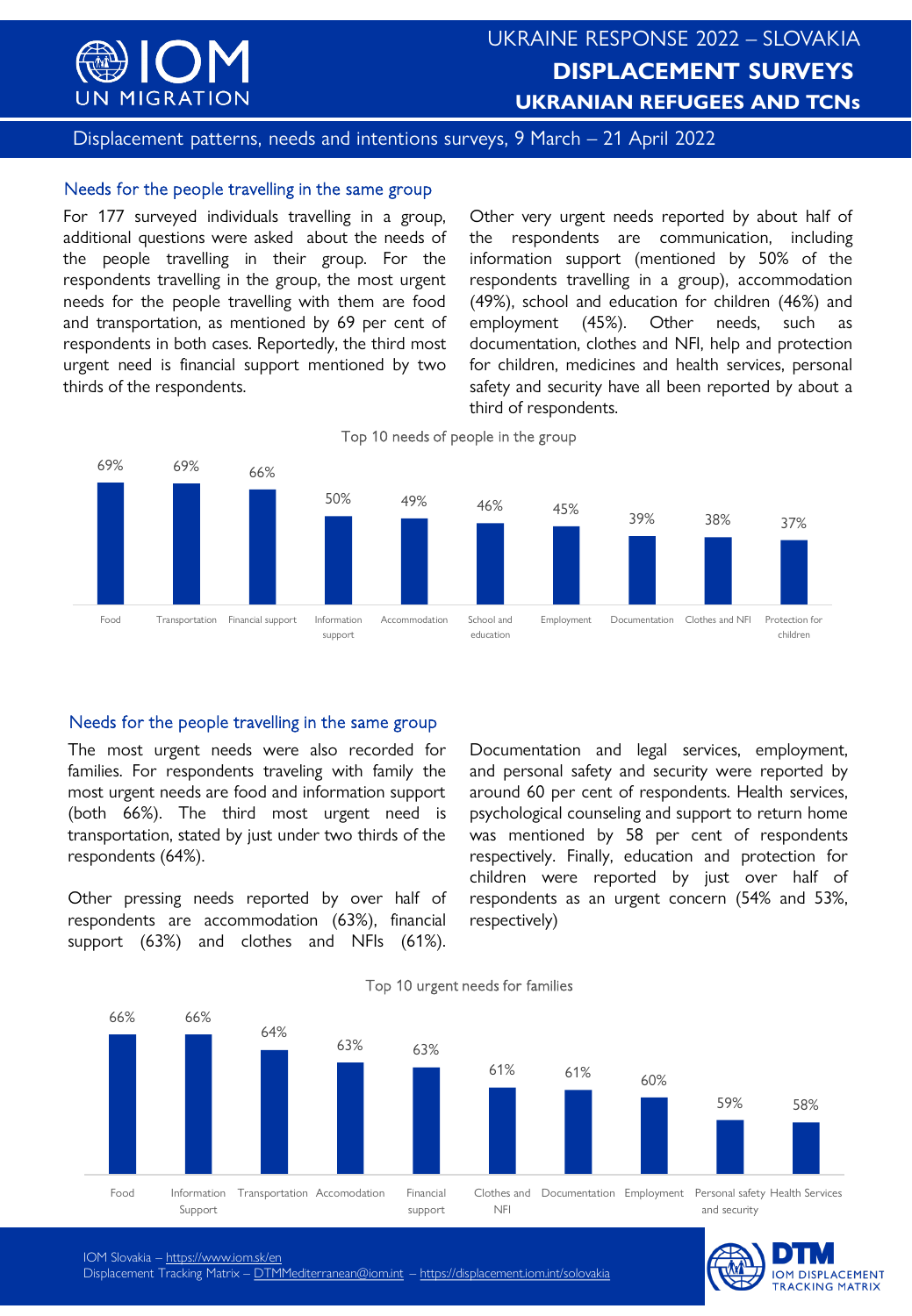

# **UKRAINE RESPONSE 2022** UKRAINE RESPONSE 2022 – SLOVAKIA **DISPLACEMENT SURVEYS DISPLACEMENT SURVEYS** UKRANIAN REFUGEES AND TCNs – REPUBLIC OF MOLDOVA **UKRANIAN REFUGEES AND TCNs**

Displacement patterns, needs and intentions surveys, 9 March – 21 April 2022

#### Main initial travel location

When asked about their initial travel location, the respondents gave 23 different regions in Ukraine. Of those interviewed, the majority came from Kharkiv (22%). Twenty per cent came from Kyiv, 15 per cent from Donetsk and 11 per cent from Dnipropetrovsk.

Of the respondents, 58 per cent do not know how long they plan to stay in Slovakia, 30 per cent plan to stay less than a month and eight per cent plan to stay more than three months.

#### Main intended countries of destination

The most common intended final destination for refugees was Slovakia (57%). Eighteen per cent indicated another country in Europe, while 15 per cent reported other countries as their final destinations. Of the 150 respondents who identified their final destination country, the majority reported Germany (37%) followed by Czechia (24%), Italy and Poland (both 7%). Out of the respondents indicating these countries as their final destinations, 44 per cent reported having family there and 13 per cent said the reason for choosing this final destination was because they had accommodation there. Other destination countries included Australia (5%) and other countries in Europe (respectively <5%).

In terms of intentions, about two thirds of respondents indicated they would return to Ukraine once it was safe (65%). Meanwhile, 21 per cent did not know their long-term intentions, while 9 per cent expected to stay in Slovakia.



#### Current type of location in Slovakia

#### Original travel location of interviewed Ukrainian refugees in Slovakia



#### Main intended countries of destination of interviewed Ukrainian refugees in Slovakia



*This map is for illustration purposes only. The boundaries and names shown, and the designations used on this map do not imply official endorsement or acceptance by IOM.*

Most of the respondents stayed in organized reception centres (33%), while 20 per cent did not know where to stay at the time of the interview. Fifteen per cent stayed with friends and 13 stayed in another type of accommodation. Ten per cent of respondents reported renting a private accommodation (i.e. hotel), while nine per cent stayed with relatives at the time of the interview.